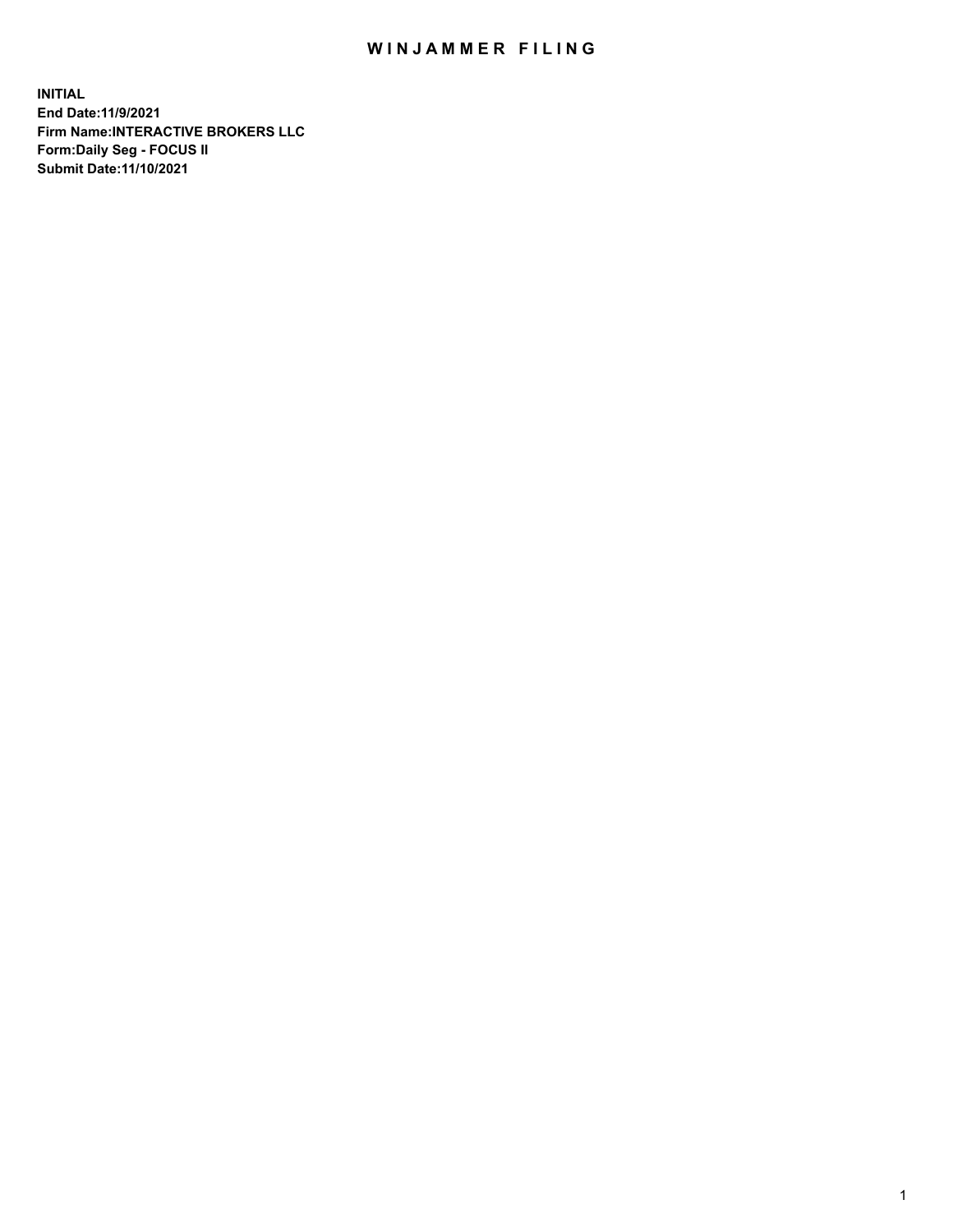**INITIAL End Date:11/9/2021 Firm Name:INTERACTIVE BROKERS LLC Form:Daily Seg - FOCUS II Submit Date:11/10/2021 Daily Segregation - Cover Page**

| Name of Company                                                                                                                                                                                                                                                                                                                | <b>INTERACTIVE BROKERS LLC</b>                                                                  |  |
|--------------------------------------------------------------------------------------------------------------------------------------------------------------------------------------------------------------------------------------------------------------------------------------------------------------------------------|-------------------------------------------------------------------------------------------------|--|
| <b>Contact Name</b>                                                                                                                                                                                                                                                                                                            | James Menicucci                                                                                 |  |
| <b>Contact Phone Number</b>                                                                                                                                                                                                                                                                                                    | 203-618-8085                                                                                    |  |
| <b>Contact Email Address</b>                                                                                                                                                                                                                                                                                                   | jmenicucci@interactivebrokers.c<br>om                                                           |  |
| FCM's Customer Segregated Funds Residual Interest Target (choose one):<br>a. Minimum dollar amount: ; or<br>b. Minimum percentage of customer segregated funds required:% ; or<br>c. Dollar amount range between: and; or<br>d. Percentage range of customer segregated funds required between:% and%.                         | $\overline{\mathbf{0}}$<br>$\overline{\mathbf{0}}$<br>155,000,000 245,000,000<br>0 <sub>0</sub> |  |
| FCM's Customer Secured Amount Funds Residual Interest Target (choose one):<br>a. Minimum dollar amount: ; or<br>b. Minimum percentage of customer secured funds required:% ; or<br>c. Dollar amount range between: and; or<br>d. Percentage range of customer secured funds required between: % and %.                         | $\overline{\mathbf{0}}$<br>$\overline{\mathbf{0}}$<br>80,000,000 120,000,000<br>0 <sub>0</sub>  |  |
| FCM's Cleared Swaps Customer Collateral Residual Interest Target (choose one):<br>a. Minimum dollar amount: ; or<br>b. Minimum percentage of cleared swaps customer collateral required:% ; or<br>c. Dollar amount range between: and; or<br>d. Percentage range of cleared swaps customer collateral required between:% and%. | $\overline{\mathbf{0}}$<br>$\overline{\mathbf{0}}$<br>0 <sub>0</sub><br>0 <sub>0</sub>          |  |

Attach supporting documents CH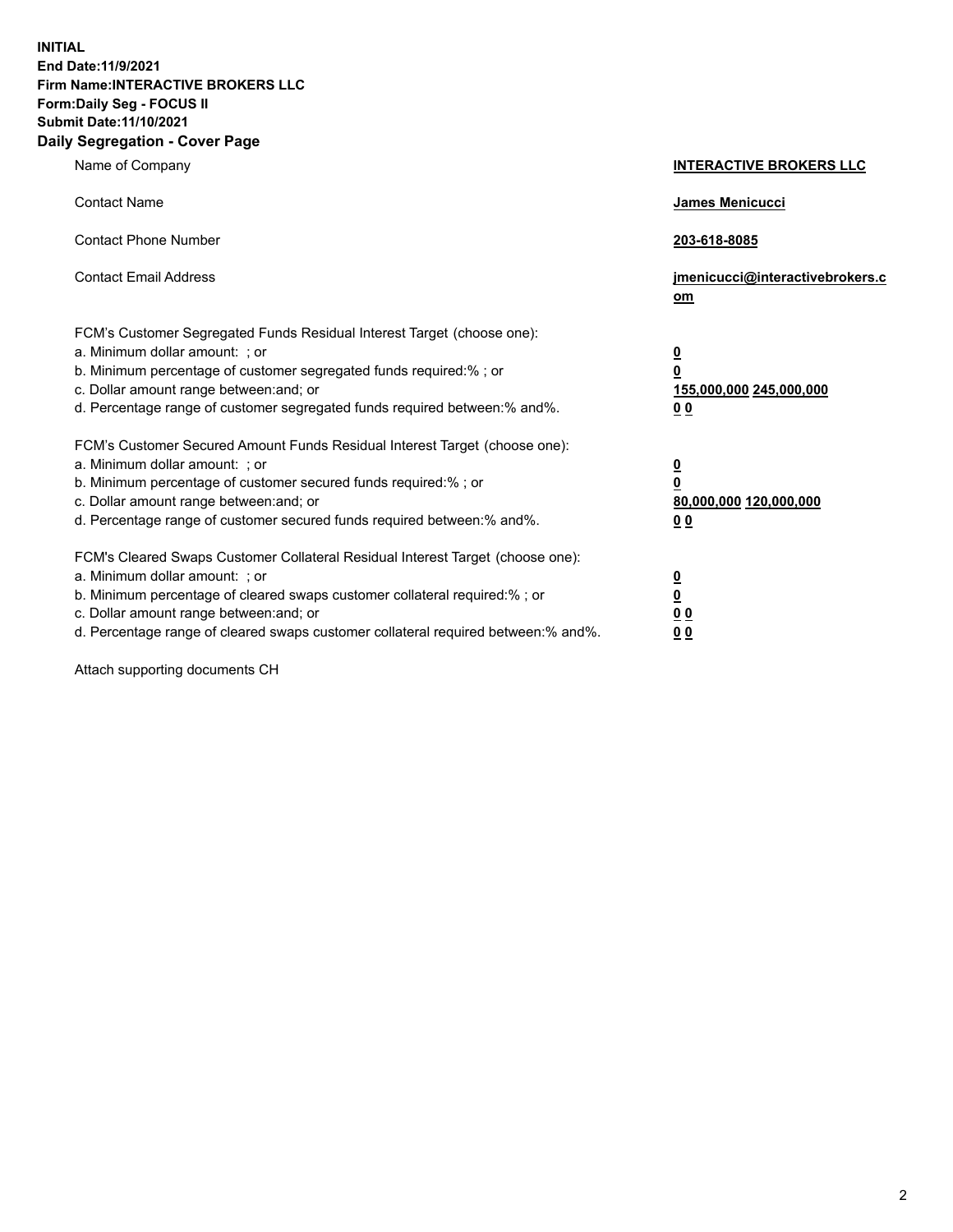**INITIAL End Date:11/9/2021 Firm Name:INTERACTIVE BROKERS LLC Form:Daily Seg - FOCUS II Submit Date:11/10/2021 Daily Segregation - Secured Amounts**

## Foreign Futures and Foreign Options Secured Amounts Amount required to be set aside pursuant to law, rule or regulation of a foreign government or a rule of a self-regulatory organization authorized thereunder **0** [7305] 1. Net ledger balance - Foreign Futures and Foreign Option Trading - All Customers A. Cash **510,051,209** [7315] B. Securities (at market) **0** [7317] 2. Net unrealized profit (loss) in open futures contracts traded on a foreign board of trade **-7,061,658** [7325] 3. Exchange traded options a. Market value of open option contracts purchased on a foreign board of trade **148,411** [7335] b. Market value of open contracts granted (sold) on a foreign board of trade **-8,713** [7337] 4. Net equity (deficit) (add lines 1. 2. and 3.) **503,129,249** [7345] 5. Account liquidating to a deficit and account with a debit balances - gross amount **4,326** [7351] Less: amount offset by customer owned securities **0** [7352] **4,326** [7354] 6. Amount required to be set aside as the secured amount - Net Liquidating Equity Method (add lines 4 and 5) **503,133,575** [7355] 7. Greater of amount required to be set aside pursuant to foreign jurisdiction (above) or line 6. **503,133,575** [7360] FUNDS DEPOSITED IN SEPARATE REGULATION 30.7 ACCOUNTS 1. Cash in banks A. Banks located in the United States **50,141,402** [7500] B. Other banks qualified under Regulation 30.7 **0** [7520] **50,141,402** [7530] 2. Securities A. In safekeeping with banks located in the United States **320,985,290** [7540] B. In safekeeping with other banks qualified under Regulation 30.7 **0** [7560] **320,985,290** [7570] 3. Equities with registered futures commission merchants A. Cash **0** [7580] B. Securities **0** [7590] C. Unrealized gain (loss) on open futures contracts **0** [7600] D. Value of long option contracts **0** [7610] E. Value of short option contracts **0** [7615] **0** [7620] 4. Amounts held by clearing organizations of foreign boards of trade A. Cash **0** [7640] B. Securities **0** [7650] C. Amount due to (from) clearing organization - daily variation **0** [7660] D. Value of long option contracts **0** [7670] E. Value of short option contracts **0** [7675] **0** [7680] 5. Amounts held by members of foreign boards of trade A. Cash **254,833,448** [7700] B. Securities **0** [7710] C. Unrealized gain (loss) on open futures contracts **5,278,643** [7720] D. Value of long option contracts **148,411** [7730] E. Value of short option contracts **-8,713** [7735] **260,251,789** [7740] 6. Amounts with other depositories designated by a foreign board of trade **0** [7760] 7. Segregated funds on hand **0** [7765] 8. Total funds in separate section 30.7 accounts **631,378,481** [7770] 9. Excess (deficiency) Set Aside for Secured Amount (subtract line 7 Secured Statement Page 1 from Line 8) **128,244,906** [7380] 10. Management Target Amount for Excess funds in separate section 30.7 accounts **80,000,000** [7780] 11. Excess (deficiency) funds in separate 30.7 accounts over (under) Management Target **48,244,906** [7785]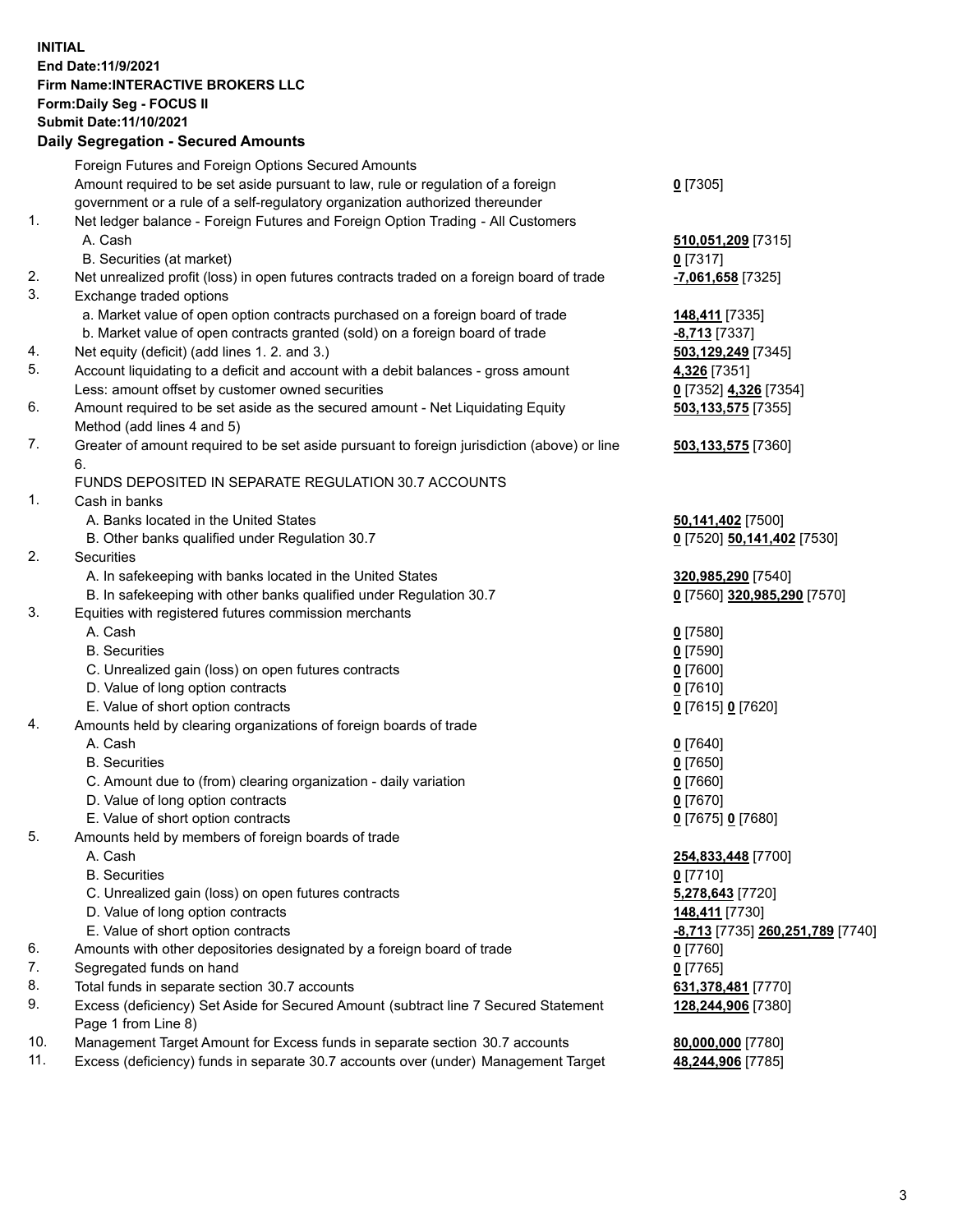**INITIAL End Date:11/9/2021 Firm Name:INTERACTIVE BROKERS LLC Form:Daily Seg - FOCUS II Submit Date:11/10/2021 Daily Segregation - Segregation Statement** SEGREGATION REQUIREMENTS(Section 4d(2) of the CEAct) 1. Net ledger balance A. Cash **7,381,897,827** [7010] B. Securities (at market) **0** [7020] 2. Net unrealized profit (loss) in open futures contracts traded on a contract market **246,894,927** [7030] 3. Exchange traded options A. Add market value of open option contracts purchased on a contract market **478,096,134** [7032] B. Deduct market value of open option contracts granted (sold) on a contract market **-422,044,616** [7033] 4. Net equity (deficit) (add lines 1, 2 and 3) **7,684,844,272** [7040] 5. Accounts liquidating to a deficit and accounts with debit balances - gross amount **1,229,676** [7045] Less: amount offset by customer securities **0** [7047] **1,229,676** [7050] 6. Amount required to be segregated (add lines 4 and 5) **7,686,073,948** [7060] FUNDS IN SEGREGATED ACCOUNTS 7. Deposited in segregated funds bank accounts A. Cash **1,662,902,580** [7070] B. Securities representing investments of customers' funds (at market) **3,682,317,895** [7080] C. Securities held for particular customers or option customers in lieu of cash (at market) **0** [7090] 8. Margins on deposit with derivatives clearing organizations of contract markets A. Cash **2,003,127,434** [7100] B. Securities representing investments of customers' funds (at market) **517,495,555** [7110] C. Securities held for particular customers or option customers in lieu of cash (at market) **0** [7120] 9. Net settlement from (to) derivatives clearing organizations of contract markets **15,440,539** [7130] 10. Exchange traded options A. Value of open long option contracts **478,008,559** [7132] B. Value of open short option contracts **-422,020,610** [7133] 11. Net equities with other FCMs A. Net liquidating equity **0** [7140] B. Securities representing investments of customers' funds (at market) **0** [7160] C. Securities held for particular customers or option customers in lieu of cash (at market) **0** [7170] 12. Segregated funds on hand **0** [7150] 13. Total amount in segregation (add lines 7 through 12) **7,937,271,952** [7180] 14. Excess (deficiency) funds in segregation (subtract line 6 from line 13) **251,198,004** [7190] 15. Management Target Amount for Excess funds in segregation **155,000,000** [7194] **96,198,004** [7198]

16. Excess (deficiency) funds in segregation over (under) Management Target Amount Excess